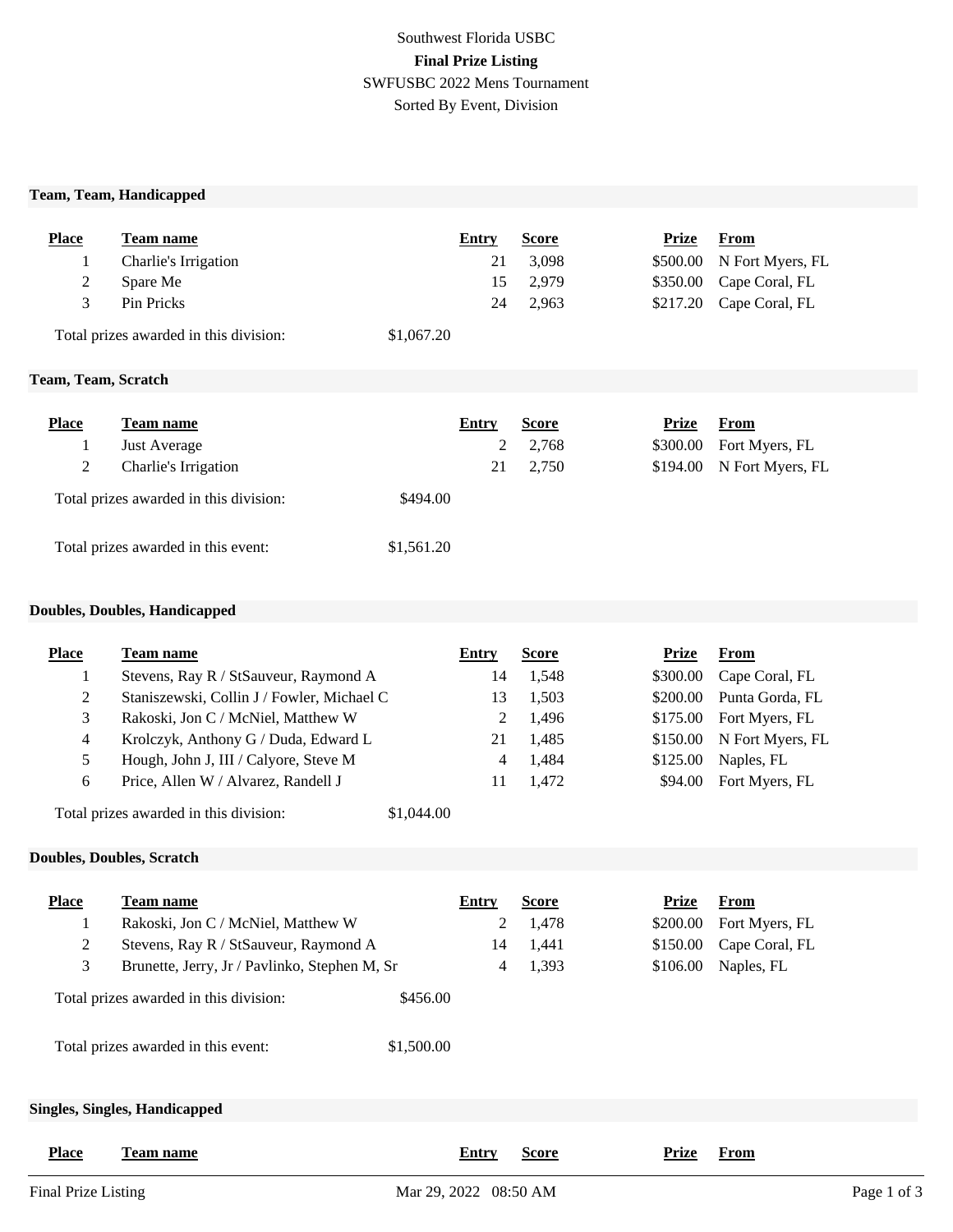# Southwest Florida USBC **Final Prize Listing**

SWFUSBC 2022 Mens Tournament

Sorted By Event, Division

| $\bf{l}$ | Zetterberg, Neil A   | 24 | 842 | \$200.00 | Cape Coral, FL   |
|----------|----------------------|----|-----|----------|------------------|
| 2        | Sotor, Michael       | 7  | 799 | \$150.00 | Fort Myers, FL   |
| 3        | Johnson, Jason J     | 27 | 786 | \$125.00 | Naples, FL       |
| 4        | Nguyen, Eric H       |    | 785 | \$100.00 | Naples, FL       |
| 5        | Fry, Francis J       | 22 | 781 | \$94.00  | Lehigh Acres, FL |
| 6        | Buscemi, Edwin       | 27 | 773 | \$80.00  | Naples, FL       |
| 7        | StSauveur, Raymond A | 14 | 769 | \$75.00  | Cape Coral, FL   |
| 8        | Heina, Kevin L       | 24 | 765 | \$70.00  | Cape Coral, FL   |
| 9        | Baxter, Jeff A       | 22 | 756 | \$60.00  | Lehigh Acres, FL |
| 10       | Radziszewski, John P | 6  | 755 | \$50.00  | Fort Myers, FL   |
| 11       | Manella, Michael J   | 22 | 753 | \$40.00  | Lehigh Acres, FL |
|          |                      |    |     |          |                  |

Total prizes awarded in this division: \$1,044.00

## **Singles, Singles, Scratch**

| <b>Place</b> | <b>Team name</b>                       |            | Entry | <b>Score</b> | <b>Prize</b> | From                   |
|--------------|----------------------------------------|------------|-------|--------------|--------------|------------------------|
|              | Bush, Dennis W                         |            |       | 748          | \$200.00     | Fort Myers, FL         |
| 2            | Zell, Mark R                           |            |       | 731          | \$150.00     | Fort Myers, FL         |
| 3            | StSauveur, Raymond A                   |            | 14    | 729          |              | \$96.50 Cape Coral, FL |
|              | Total prizes awarded in this division: | \$446.50   |       |              |              |                        |
|              | Total prizes awarded in this event:    | \$1,490.50 |       |              |              |                        |

### **All Events, All Events, Handicapped**

| <b>Place</b>   | Team name              | <b>Entry</b> | <b>Score</b> | <b>Prize</b> | <b>From</b>      |
|----------------|------------------------|--------------|--------------|--------------|------------------|
|                | Zetterberg, Neil A     | 24           | 2,339        | \$100.00     | Cape Coral, FL   |
| $\overline{2}$ | Zallie, Pete S         | 19           | 2,281        | \$75.00      | Naples, FL       |
| 3              | Heina, Kevin L         | 24           | 2,272        | \$62.00      | Cape Coral, FL   |
| 4              | Staniszewski, Collin J | 13           | 2,270        | \$55.00      | Punta Gorda, FL  |
| 5              | Seitz, Gary L          | 15           | 2,254        | \$50.00      | Cape Coral, FL   |
| 6              | StSauveur, Raymond A   | 14           | 2,247        | \$45.00      | Cape Coral, FL   |
| 7              | Malena, Mike J         | 21           | 2,240        | \$40.00      | N Fort Myers, FL |
| 8              | Krolczyk, Anthony G    | 21           | 2,239        | \$35.00      | N Fort Myers, FL |

Total prizes awarded in this division: \$462.00

## **All Events, All Events, Scratch**

| <b>Place</b> | <b>Team name</b>                       | Entry    | <b>Score</b> | Prize   | From                   |
|--------------|----------------------------------------|----------|--------------|---------|------------------------|
|              | McNiel, Matthew W                      |          | 2,163        | \$90.00 | Fort Myers, FL         |
| 2            | Hylton, Robert L                       |          | 2,128        |         | \$60.00 Fort Myers, FL |
| 3            | StSauveur, Raymond A                   | 14       | 2,127        | \$45.00 | Cape Coral, FL         |
| 4            | Rakoski, Jon C                         |          | 2,115        | \$40.00 | Fort Myers, FL         |
|              | Brunette, Jerry                        | 4        | 2.094        | \$34.50 | Naples, FL             |
|              | Total prizes awarded in this division: | \$269.50 |              |         |                        |